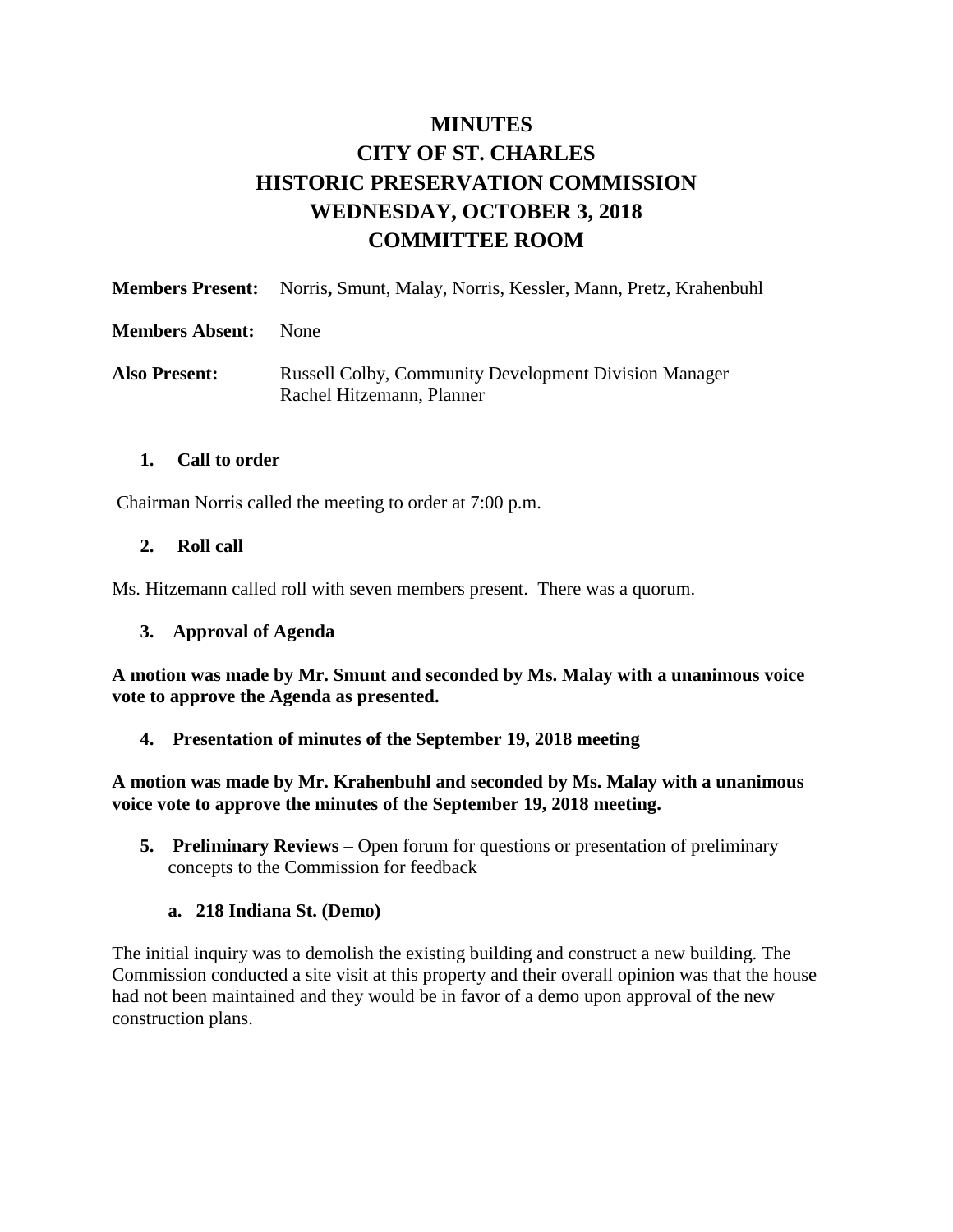### **6. Landmark Applications**

### **a. 515 Walnut St.**

# **i. Public Hearing**

A landmark nomination has been submitted for this structure with landmark designation materials also provided for the Commission to review. At the September 5, 2018 meeting, the Commission requested a summary be added to the application documents about a former owner of the home, Vonnie Mitchell.

### **A motion was made by Ms. Malay and seconded by Dr. Smunt with a unanimous voice vote to close the 515 Walnut St. Public Hearing.**

# **ii. Landmark Recommendation**

Dr. Smunt said to include the original smokehouse that still exists on the property in the resolution.

**A motion was made by Ms. Malay and seconded by Mr. Pretz to recommend 515 Walnut Street as a Landmark siting all criteria as appropriate.** 

# **b. 203 N. 3rd Ave.**

# **i. Public Hearing**

The Commission reviewed the nomination on September 5, 2018 and requested the circa date on the application be changed to 1855. Since this home was remodeled, the home no longer contains architectural significance, therefore, the Commission requested to omit the 6th listed criteria under 3E in the Landmark criteria section of the application.

**A motion was made by Ms. Malay and seconded by Dr. Smunt with a unanimous voice vote to close the 203 N. 3rd Ave. Public Hearing.**

# **ii. Landmark Recommendation**

**A motion was made by Ms. Malay and seconded by Mr. Krahenbuhl to recommend 203 N. 3 rd Ave. as a Landmark siting all criteria as appropriate.** 

# **7. Certificate of Appropriateness (COA) applications**

**a. 303 N. 3rd Ave (Fence)**

Proposed are three separate sections of fence to compliment an existing fence that is located along the north property line. The new section of fence along Chestnut Ave. needs to be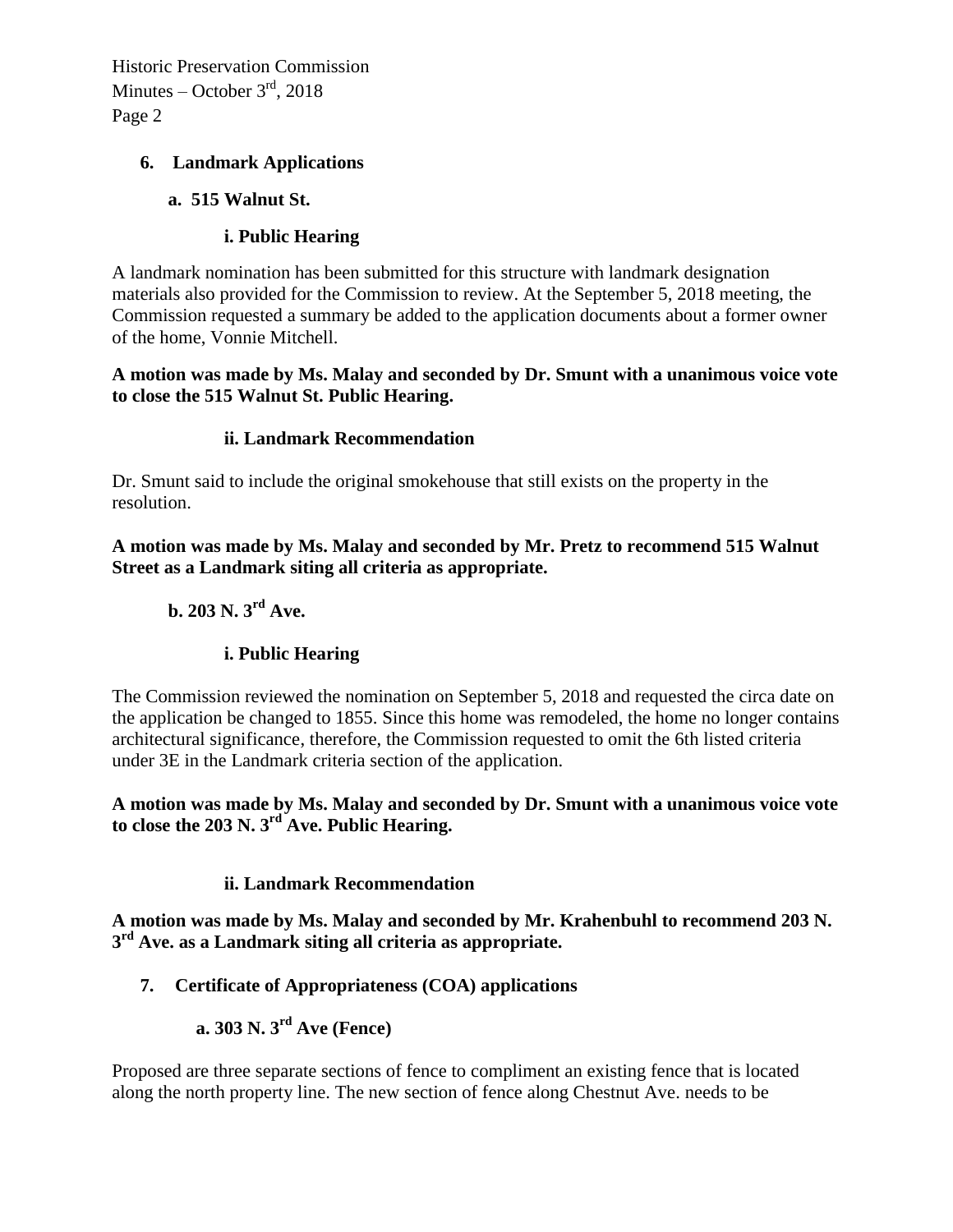approved by the Commission as well as a matching single door gate. Mr. Pretz home is adjacent to this property and his fence is set one foot in from the lot line. The applicant's interest in trying to close their yard is for their dogs. In order to enclose the yard based on the existing fence, they would like to extend that fence on to Mr. Pretz's property.

Mr. Pretz requested, as a resident of the St. Charles community, if this homeowner could be required to install another gate that would allow Mr. Pretz access to that property. He would prefer not having the eastern neighbor come on to his property with their fence. In order for Mr. Pretz to be able to get to his fence to do any repairs on the outside, the applicant would be required to put another gate in to allow Mr. Pretz appropriate access to their yard without having to seek permission. Mr. Colby said the applicant cannot construct this portion of the fence on Mr. Pretz's property without his permission. All of the neighbors existing fencing do not physically connect with each other. In the application, the applicant displays their fence as being attached to existing fencing. With Commission approval, the plans submitted would have to be modified to demonstrate that a portion of it will be the gate.

Dr. Smunt recommended a 24 inch gate be installed on the property line with one foot on both properties.

**A motion was made by Ms. Malay and seconded by Mr. Smunt, to approve the COA contingent upon the addition and accessibility of a twenty four inch matching gate with one foot placed on the 214 Chestnut Ave. property and one foot placed on the 303 N. 3rd Ave. property.** 

**Mr. Pretz Abstained. Remaining Commission members all in favor.**

# **b. 117 N. 5th Ave (Soffits & Gutters)**

Homeowner Frank Florizoone was unable to attend the meeting, but notified staff that someone came to the house to do the roof insulation. The roofer said that due to the use of closed cell foam, vented soffits were not needed and therefore Frank would not be installing vented soffits. The Commissioners felt that the vented soffits were needed for ventilation to minimize moisture. Chairman Norris questioned whether the foam was carried throughout the top of the ceiling or just in the vent. He speculated that the foam was just sprayed into the vent and closed off airflow, which would cause more problems. He noted that of this was in fact done, it would be against code.

Dr. Smunt noted that the issues found on the soffit were due to a serious moisture problem. He said that this was probably due to blocked rain gutters. He felt that if the fascia board was replaced and new gutters were put on and were flashed properly, the soffit would not need to be replaced.

Ms. Malay noted that this would be a prefect project to apply for the Residential Façade Grant. She said that she would rather have the applicant apply for the grant and have the work done right.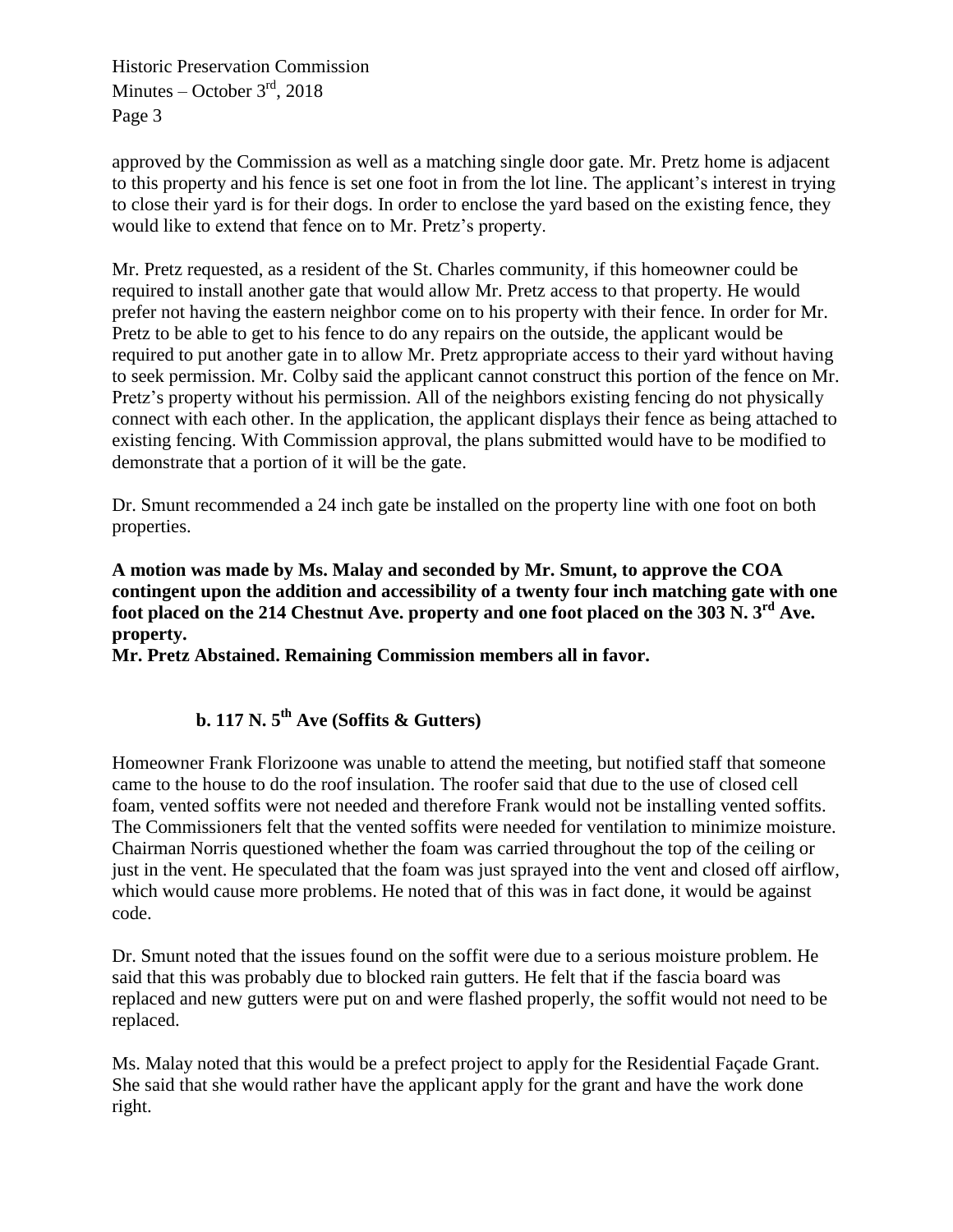Overall, the Commission felt that the soffits should be properly repaired and not replaced.

### **A motion was made by Dr. Smunt and seconded by Ms. Malay with a unanimous vote to table the COA application until the applicant could be present.**

# **c. 21 S. 4th St. (Addition/Garage)**

Two additions to the home are being proposed – an addition of a bedroom to the second floor on the southeast side and a two-car garage on the west side. These additions will require new vinyl windows and 5" vinyl siding. This application was tabled at the September 19, 2018 meeting until the applicant could provide revised plans depicting suggested changes to the garage.

The plan for a two-car garage was reduced in size to a one-car-and-a-half garage, to eliminate the removal of a large walnut tree in the backyard and to adhere to the City's code to set the garage back another 5 feet. The Commission is in favor of the new garage plan.

Dr. Smunt said there is a grant program that could offset the additional cost of the new siding if the applicant were to consider using "smart siding" – engineered wood products such as Hardy or LP Siding. Mr. Colby explained that a grant application would need to be submitted, come before this Commission for review and if recommended, to City Council for final approval. The grant is a 50/50 matching grant up to a maximum of \$5,000 with an agreement depicting what has been approved. Documentation would be submitted by the applicant showing payment for the work and a reimbursement of 50% would be made. The homeowner will investigate this option further.

### **A motion was made by Ms. Malay and seconded by Mr. Kessler with a unanimous voice vote to approve the COA as presented.**

# **d. 207 Walnut Ave (duplex)**

This COA Application was presented at the 9/3/18 meeting by Mr. Greg Derrico. The application was tabled and the Commission requested the applicant provide a streetscape of the whole block displaying elevations of all buildings, as well as a plat showing setbacks of all other homes on the block. No new information has been submitted. Mr. Derrico requested that this item be placed back on the agenda for review.

Mr. Derrico stated that he felt the information requested by the Commission was not needed, as it would support their conclusions that the proposed structure would tower over the rest of the buildings on the block. However, he noted that across the street the parking structure also placed a large presence over the buildings, and that further down the street the back of the Arcada has a large tower like brick building. He stated that the proposed drawings fit in with the height and general streetscape feeling of other buildings further down the street. He further stated that the proposed building has a similar front setback to those other buildings on the street. Mr. Derrico expressed that his design fits into the standards and concepts laid out in the Zoning Ordinance for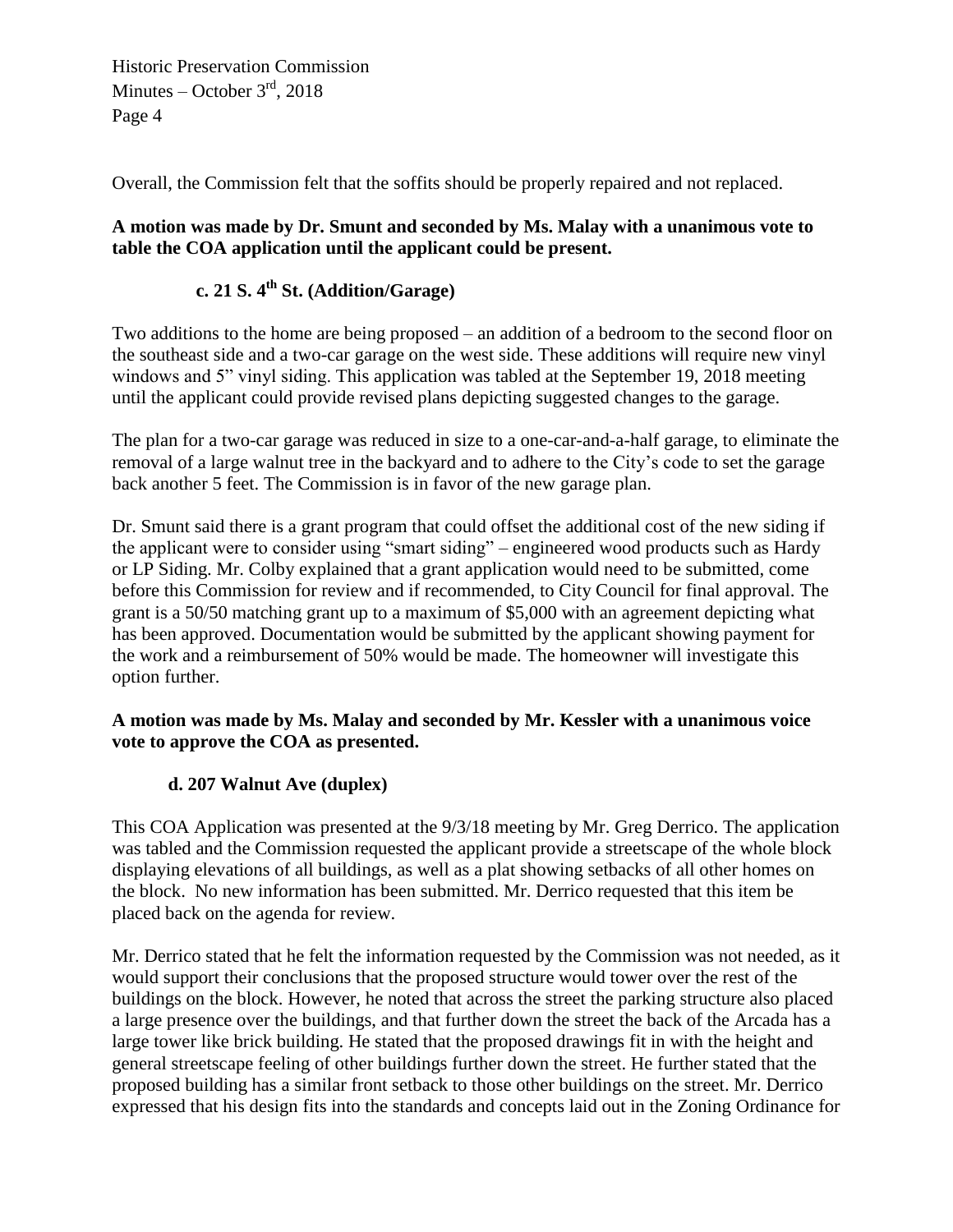the CBD-2 District, in which this property is located. He noted that the Zoning Ordinance and the Historic Preservation Ordinance were in conflict with each other. He reiterated that his proposed building is what the future of this block looks like with the zoning allowed.

After clarifying that no new information was presented to the Commission, Chairman Norris referenced the Review Criteria Guidelines found in the Historic Preservation Ordinance. The guidelines are there to guide the Commission to determine whether or not to approve or recommend to the City Council denial of a COA.

Ms. Malay stated that the Zoning Ordinance was amended in 2006, but the Historic Preservation Ordinance was amended after that date and did take into account the current Zoning Ordinance when they revised the historic review criteria.

Chairman Norris explained that the Commission will go through all of the COA review criteria and allow for Commission members to make comments based on the project information provided by the applicant.

The first review guideline is "Significance of a site, structure or building". Mr. Colby stated that since there is no building on the site, it does not have a rating.

Chairman Norris moved to the second item, 2a "height". Ms. Malay commented that proposed project appears to tower over all of the neighboring structures and that is why the Commission requested streetviews with elevations of the block. She stated that she could not approve the COA because of the sheer height of the building in relation to its neighbors. Dr. Smunt agreed with Ms. Malay, stating that the height dominates adjacent structures. Mr. Krahenbuhl added that the Commission cannot make decisions based on what the block could look like in the future, but rather base decisions on what is there now.

The Commission moved to item 2b "Proportions of the Front Façade". Ms. Malay reiterated that the height is much larger than everything around the proposed building, but did not take issue with the width. Dr. Smunt agreed with Ms. Malay, that the height combined with the width of the building is out of proportion of anything else on the block.

Mr. Derrico commented that item 2b does not correspond to the City Zoning Ordinance in any way. He stated that this property is located in the transitional zone between downtown and residential districts, and the Historic Preservation Ordinance does not allow for a transition structure to be placed.

Chairman Norris moved to item 2c "Proportions of Windows and Doors". Ms. Malay stated that the two garage doors take up more than half of the front façade of the building. She said the garage doors are the front elevation of the building and a garage dominant façade isn't the ideal appearance in a Historic District. Mr. Krahenbuhl said that the garage doors added to the height of the structure. He noted that if those were taken out, the relationship between the height and the front elevation appearance would be more appropriate with the surrounding structures.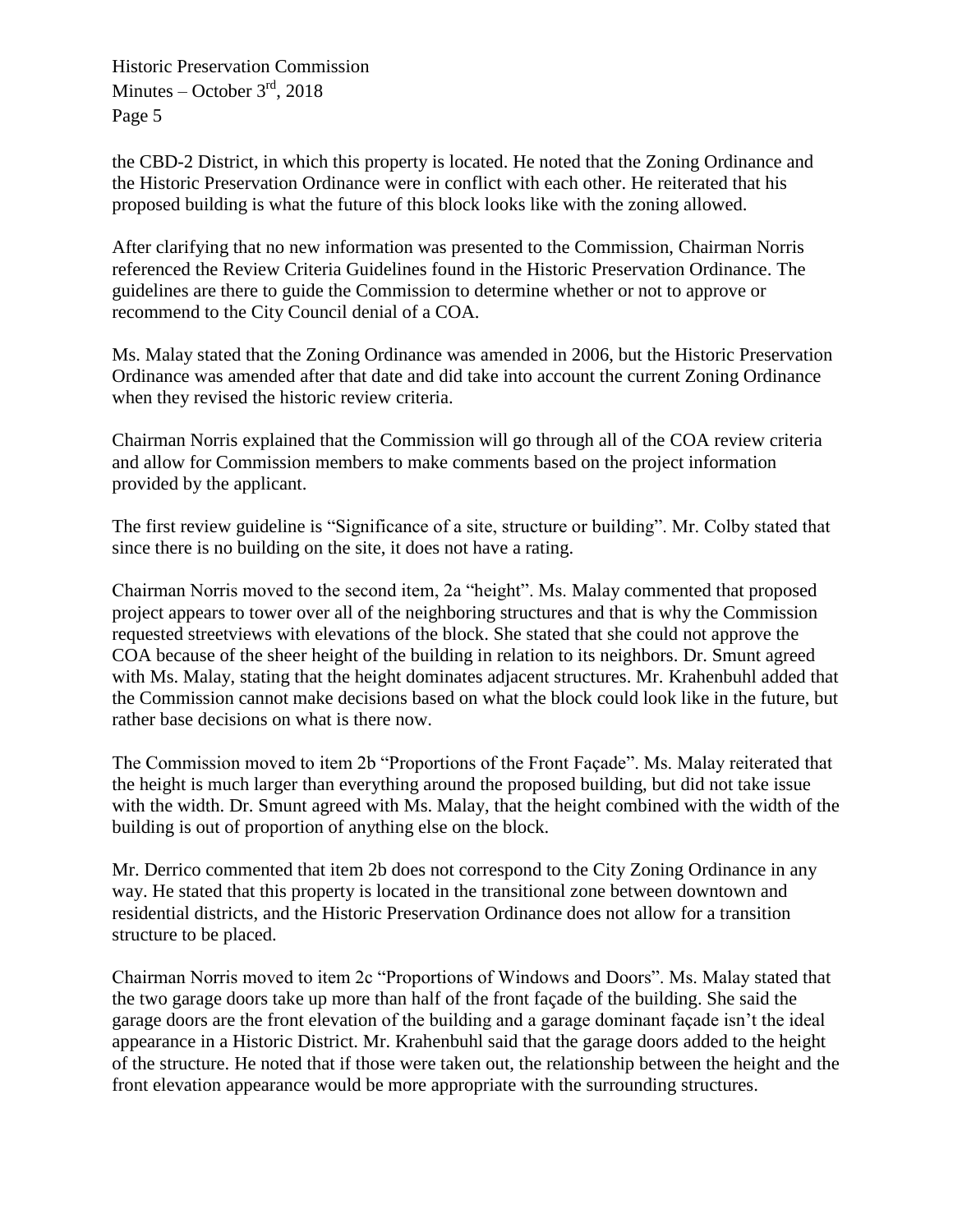The Commission moved to Item 2d "Relationship of Building Masses and Spaces". Ms. Malay stated that it was hard to tell how the proposed building relates to masses and spaces on the block, because they did not receive the additional information they requested. Mr. Kessler noted that from what the Commission received, he did not see any information showing that the proposed structure was incompatible.

Mr. Derrico commented that the parking structure across the street from his lot has a larger mass and size than his proposed building. He also stated that the view the parking structure causes should outweigh the view of his proposed front façade garages.

The Commissioners had no issue concerning item 2e "Roof Shapes", as they were supportive of the roof.

For item 2f "Scale", the Commission deferred back to their previous comments regarding height and mass. Mr. Derrico commented that there was no compatibility in terms of masses of structures on the block. He stated that the proposed building fits in line with the Zoning Ordinance. Therefore, his building would be in harmony with the masses of future structures as the neighborhood changes to reflect the standards of the Ordinance.

Dr. Smunt commented on item 2g "Directional Expression" that the new construction would be the dominate vertical and horizontal expression, overpowering the other building expressions of the block. He noted that the vertical expression of the new structure is excessive and that it was hard to determine how large the horizontal expression is compared to other structures on the block, because they were not provided with the additional information they requested.

The Commission had no issues with item 2h "Architectural Details", stating that they were in favor of the details. Ms. Malay noted that no list of materials was given. Mr. Derrico stated that the materials would be the same as some of the other homes he has built around the City.

The Commission felt the structure was compatible to the neighborhood in terms of architectural style and therefore has no issues with item 2i "New Structure".

Under review criteria 3 "Secretary of the Interior's Standards for Rehabilitation", the Commission felt that all of the standards, except for 3i, did not apply since the proposed project is new construction. The Commission noted that the size, mass and scale of the new construction were not compatible with the surrounding environment (the other structures on the block).

The Commission noted that no Code Conflicts existed between the City Code and the proposed design.

Mr. Derrico introduced a neighbor of the subject property. Thomas Sieck, owner of the home at 211 Walnut Ave. Mr. Sieck stated that he was in favor of the proposed building. He said that the building would dwarf his house, but he doesn't believe his house will be there in the future. He believes that when he leaves his home in the next five-six years, another house like the one being proposed will go up. He said that before long, the whole neighborhood will be redeveloped with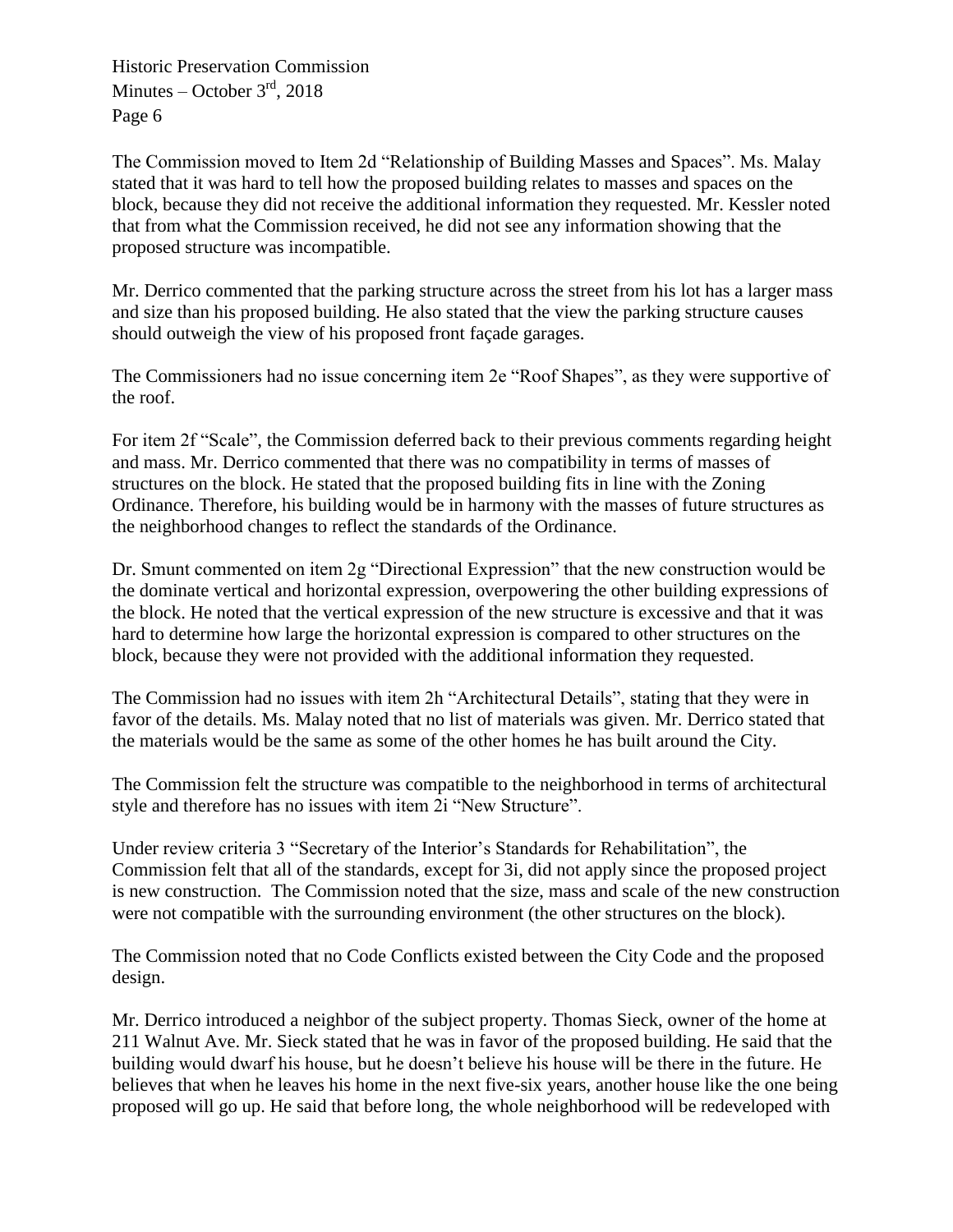similar structures to the one being proposed. Mr. Sieck expressed that the height of the structure would not be as towering as the Commission envisions, because the block is located on a hill. The Commission voiced that they were unable to determine the impact the hill would have on the height of the structure, because Mr. Derrico did not provide them with the elevation drawings they requested. Dr. Smunt asked Mr. Sieck if he felt the proposed building met the Historic Preservation Commission Review Guidelines. Mr. Sieck said he believed the project did not.

Chairman Norris asked Mr. Derrico if he would provide the additional information the Commission was requesting regarding streetscape elevations and site plans of the block; or if he would be willing to revise his design. Mr. Derrico stated that he would not provide additional information and that he would not revise his drawings unless the Commission provided him with a height they would feel comfortable approving. The Commission members expressed that because they were not given the additional elevation information they requested, they would not feel comfortable giving an exact height.

Mr. Derrico said that he was providing a plan that displayed a height the City was allowing with the Zoning Ordinance.

Mr. Kessler asked if there was a height outside of the Historic Ordinance for the property. Mr. Colby clarified that there are two Ordinances that provide building guidelines for this property. The first is the Zoning Ordinance that Mr. Derrico is conforming to with his proposed plans. The second is the Historic Preservation Ordinance, where the conflict with the design occurs.

Mr. Pretz commented that conflict isn't the right word. He said that the design is complaint with one guideline, but there are two guidelines that affect that property.

**A motion was made by Vice Chairman Smunt and seconded by seconded by Ms. Malay to recommend a COA denial to City Council based on review criteria 2a, 2b, 2f, 2g, and 3i. There was a voice vote of 4-2 for approval to recommend denial, with Mr. Pretz and Mr. Kessler voting against the motion.** 

# **8. Grant Applications**

No items were submitted.

# **9. Additional Business and Observation from Commissioners or Staff**

# **a. Administrative Approvals**

Ms. Hitzemann informed the Commission that staff has approved five COA Applications administratively since late June.

# **10. Meeting Announcements: Historic Preservation Commission meeting Wednesday, October 3, 2018 at 7:00 P.M. in the Committee Room.**